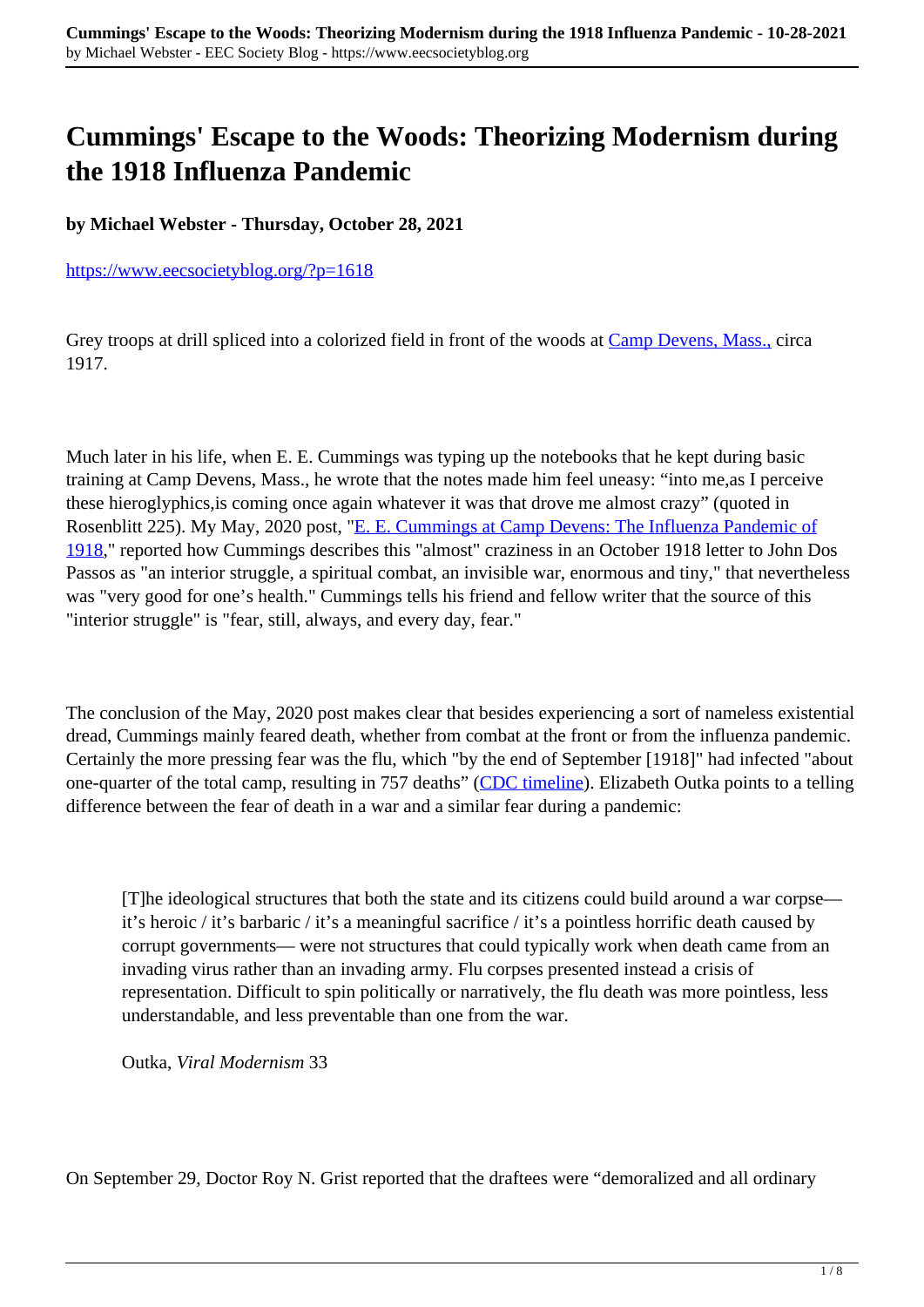work is held up till it [the influenza] has passed. All assemblages of soldiers taboo" ("Letter"). On November 12, Cummings wrote to Scofield Thayer about this period of enforced idleness:

a poker-circle invades my lit [bed--also literature?]. The buttox of a player (who had the politeness to manually remove my leg from a place which impeded his complete comfort as he sits) rubs my upper leg. . . . The player lays his fuming cigarette with its moist butt on my blanket. He spits on the floor right at the foot of my bed, for he is emotionally stressed or something. little buttons of green mucous—. to sleep in.

Letter to Scofield Thayer, November 12, 1918 [Beinecke Library, Yale University (YCAL MSS 34 Series IV, Box 30, folder 786)]

No wonder Cummings escaped to the surrounding woods in order (as he wrote in the letter to Dos Passos) to "bathe in the superior blood of Thought. Martyred Goddess!" We may assume that the blood of Thought was preferable to possibly infected droplets of green mucus. Also, writing solo in the woods would allow him to escape from the overcrowded camp. (See photo below of the "Writing and Reading Room.") But during his sojourns in the woods, rather than observing and taking notes on the local flora and fauna like Thoreau, Cummings explored his aesthetic and emotional responses to modernist art and literature. Cummings went to the woods to think about aesthetics.

The "Writing and Reading Room" at Camp Devens, circa 1917 [U. S. Army photo]

Before reporting for duty at the camp on July 24, he had lived in New York for four months, writing sonnets like "my girl's tall with hard long eyes" (CP 133) and being transfixed by the Cézanne paintings he saw in uptown art galleries (Kennedy 163-171, Cohen 43). While at Camp Devens, Cummings' reading of the installments of James Joyce's *Ulysses* then being published in *The Little Review* inspired him to draft an essay on modernist art that outlined an aesthetic that envisions artwork, creator, and audience as a living totality. In that same November 12 letter to Scofield Thayer that mentions the smoking, spitting poker player, Cummings singled out for praise a passage from the "Hades" chapter of *Ulysses*, in which Leopold Bloom meditates on death during the burial of Paddy Dignam:

"Monday he died. Three days. Rather long to keep them in the summer. Just as well to get shut of them as soon as you are sure there's no.

**\***The clay fell softer. Begin to be forgotten. Out of sight. The caretaker moved away -- --"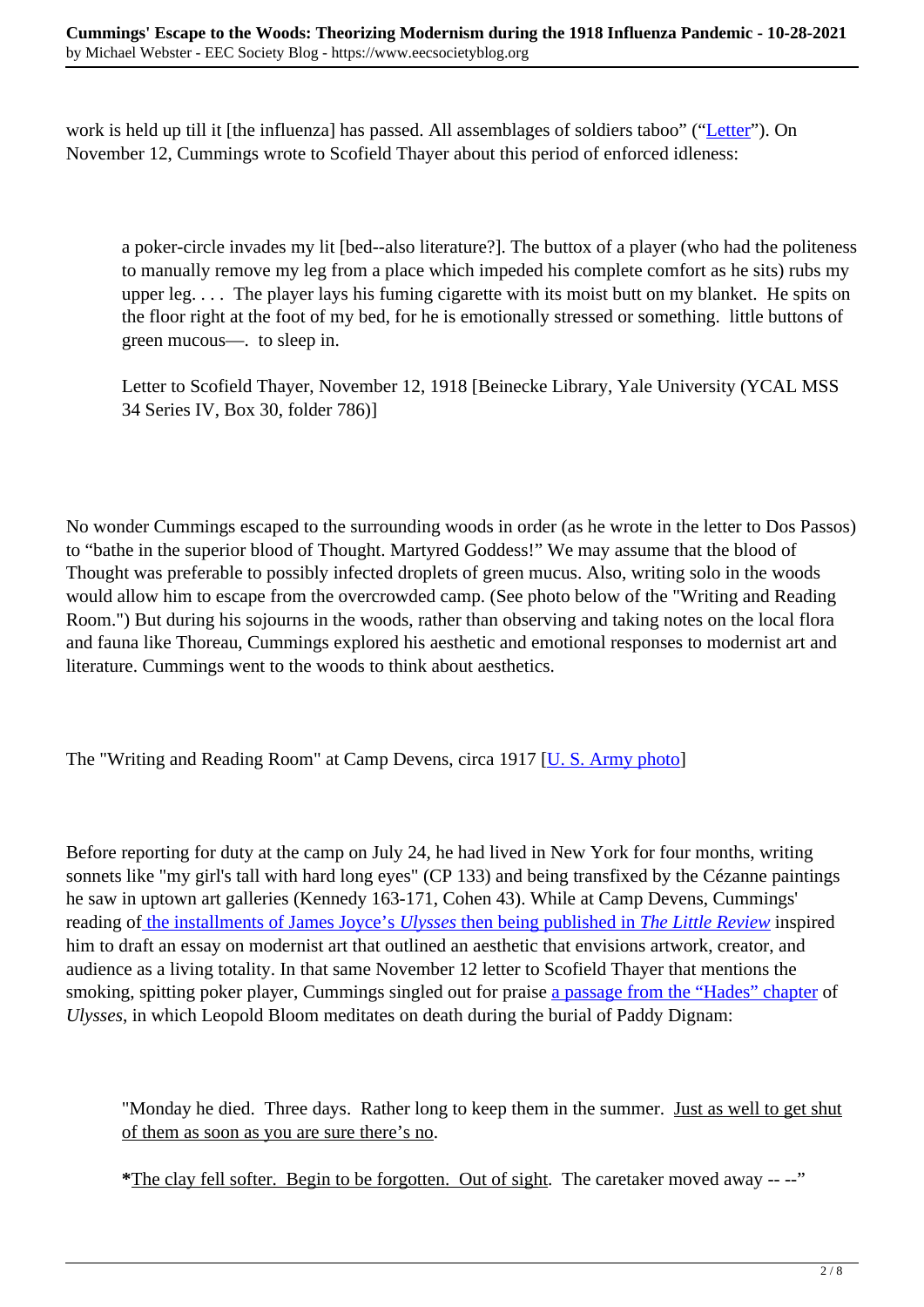E. E. Cummings to Scofield Thayer, November 12, 1918; MS at the Beinecke Library, Yale University (YCAL MSS 34, Series IV, Box 30, folder 787). [Cf. *Ulysses*, 111; 6.870-73.]

Cummings does not comment directly on Joyce's depiction of a burial. Rather, he tells Thayer: "Sco, that \* [asterisked] line is as good as anything ever done by any body in any world. Nor am i unsure, by god. will the Dial print my crit of Joyce? will it? if it will, i will write it." The essay that Cummings drafted actually says rather little about *Ulysses*, striving instead to place the new prose work into a larger aesthetics of modern artistic production. As in his graduation "part" of three years earlier, "The New Art ," the poet sought to define what was common in his response to the "many branches—painting, sculpture, architecture, the stage, literature, and music" of the new modernist arts (5).

To find connections among the many arts of modernism, Cummings classified them as melodic, harmonic, or orchestral "gestures." (This sort of synesthetic approach to relating the arts was common at the time--see Cohen, pp. 196-203.) Here is Cummings' chart of works of modernist art classified as musical "gestures":

[melodic] Brancusi (especially the polished brass **Mlle.** [Pogany] at the last Independent) Ezra Pound  $(2222)$  [(Doria)]

-----------

[harmonic] Gleizes (skyscraper motifs)

The best of **Matisse** (before he imitated Matisse)

-----------

[orchestral] T. S. Eliot (Preludes and Rhapsody on a Windy Night) Schoenberg (Five Orchestral Pieces) The Woolworth Building [See "at the ferocious phenomenon of 5 o'clock"] The Russian Ballet (Parade, *Till* [Eulenspiegel], *L'Après Midi* [d'un Faune], and Petrouska [sic]

MS at Houghton Library, Harvard University, bMS Am 1892.7 (70) folder 1, s. 1. (Reproduced also in Kennedy 179)

Although Cummings' three categories imply a movement from the first to second to third person [I, you, we], unlike Stephen Dedalus' exclusively literary categories of lyric, epic, and dramatic (*Portrait* 232-233), any of the seven arts may be placed in any of the categories. For example, sculpture by Brancusi is classified as *melodic*; the "best of Matisse (before he imitated Matisse)" is *harmonic*; and T. S. Eliot's "Preludes" and "Rhapsody on a Windy Night" share the crowded *orchestral* category with Schoenberg's *Five Orchestral Pieces*, the Woolworth Building, and various dances by the *Ballets Russes*.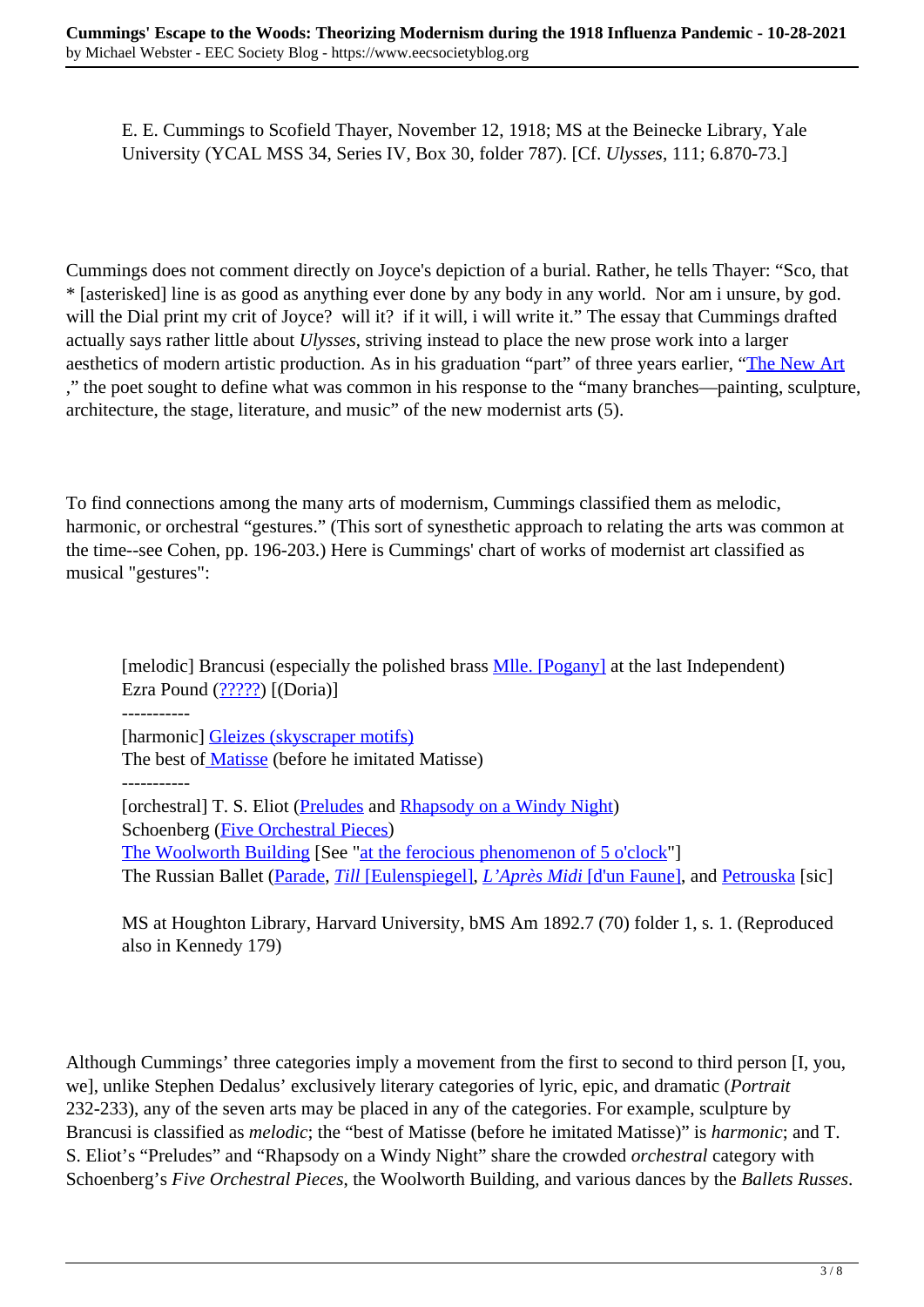At the bottom of the chart, Cummings wrote an addendum to the orchestral gestures: "to these the months latterly have added, James Joyce (Ulysses)." Cummings is a bit flippant about why he declines to call these art-gestures "modern," saying that he prefers "the adjective 'musical,' if only because it is a favorite with the many's mindlessness" (s. 1).

By adding the term "gesture" to his musical metaphor, Cummings shows that the synesthesia of modernist art is more than mere high culture fashion—rather, it engages the body more than the mind. The most complex of Cummings' orchestral gestures also mix the sensations of various arts in various ways. Both of the Eliot titles are musical metaphors and the ballets *Petrushka* and *Parade* are products of choreographers, dancers, musicians, and scene and set designers. Joyce's *Ulysses* is of course written in a variety of styles and introduces the stream of consciousness technique that presents how the brain feels and reacts to the five senses.

By invoking synesthesia, gesture, and music, Cummings points not to the totality of the artwork, but to the totality of an aesthetic experience that engulfs the entire being. Combining a military metaphor with his own feelings of "interior struggle, a spiritual combat, an invisible war," Cummings asserts that aesthetic experience shatters the "shells of identity" [(39), s. 208]; the experience of art knocks him out, like "the contact of a naked fist with the lower jaw" (s. 41). This overwhelming kayo of perception, this identity death, claims much more for poetry and art than the diminished romanticism of a Robert Frost, who says that the poem provides the harried reader with "a momentary stay against confusion" (2). The psychological experience of Cummings' reader / spectator is far more harrowing than the soothing pop psychology of I. A. Richards, who blandly claims that "poetry balances the warring impulses of the reader" (Tompkins 220). For Cummings, a peak aesthetic experience is disorienting, shattering, and terrifying, and it results in a newer self and greater sense of being.

Cummings' reading in Willard Huntington Wright's Modern Painting: Its Tendency and Meaning (1915) gave him a way of understanding Cézanne, who, Wright said, sometimes "deformed nature's objects . . . in order to make form voluminous" (156), thus creating a kind of sculpture in line and color. Cummings was fascinated by the notion of sculpted, solid form that nevertheless pulses and moves with the light and color of nature. In a 1922 letter to his mother, Cummings wrote of painting "chasms . . . and bumps . . . [and] 'getting form by colour' " (quoted in Cohen 122). But this formal understanding was preceded by the actual *experience* of seeing Cézanne's paintings.

Cézanne is not mentioned among the modernist artists and their works classified in Cummings' three-fold chart of musical gestures, most likely because Cézanne was seen as a precursor, and a misunderstood one at that. Cummings tells us that at first, he "threw his belief" into the "dislocated nature" of Cézanne's paintings. Wright had taught Cummings to see only the formal, anti-realistic aspects of Cézanne's dislocations: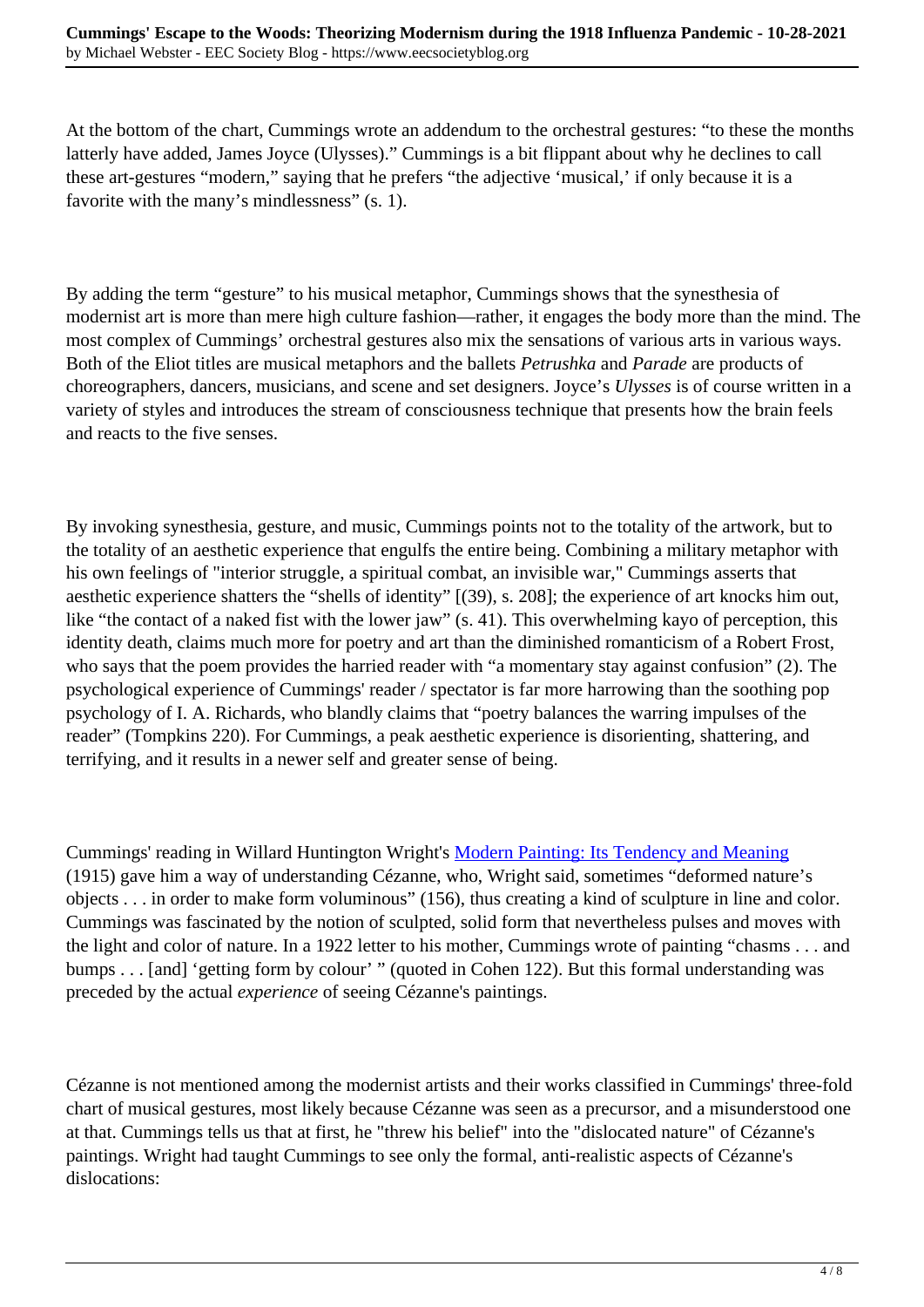Like an excited very little dog I barked furiously at these discomforting still-lives. What apples! they ought to roll and fall off this tilting table, and they don't. Quelle table! It has legs and doesn't rest on them. Wonderful. Hooray! What an insult to reality!

Houghton Library, Harvard University, bMS Am 1892.7 (70) folder 5, s. 44

 So, when Cummings was in New York in the spring and summer of 1918 before being called up for the draft, he rushed off to a Fifth Avenue gallery to see some Cézannes for himself. There, in "a tastefully upholstered twilight," he was met by the painting of La Montagne Ste. Victoire "whose reproduction in colours was the frontispiece" to Willard Huntington Wright's Modern Painting: Its Tendency and **Meaning** (1915).

Before the painting itself, he was confronted with something he didn't and couldn't *know*: his senses and knowledge obliterated, his being realized a destabilizing sort of enlightenment in one overwhelming aesthetic experience:

As my eyes explored, a curious sensation of fearful nausea came over me. I felt. I was being skillfully sucked into the picture's accuracy! I stood, perfectly helpless, dead with terror. Out of this frame a slow swiftness surely was, reaching, for my mind. The sense of hearing quickly deserted me. Then sight - - - - Suddenly: easily splashes of hideous sensual electricity drenched my completely nervous concentration. Touch. The sensation that I can only describe by saying that the picture had Touched me.

Houghton Library, Harvard University, bMS Am 1892.7 (70) folder 5, s. 45

At Camp Devens, Cummings began to organize his rather nebulous effusions about Touch into a theory of aesthetic response. He even created a "ladder" that attempts to understand and rank various aesthetic experiences, starting from the photographic Real at the bottom and moving upward to the vital Actual or Tactile:

category **Artist** / example qualities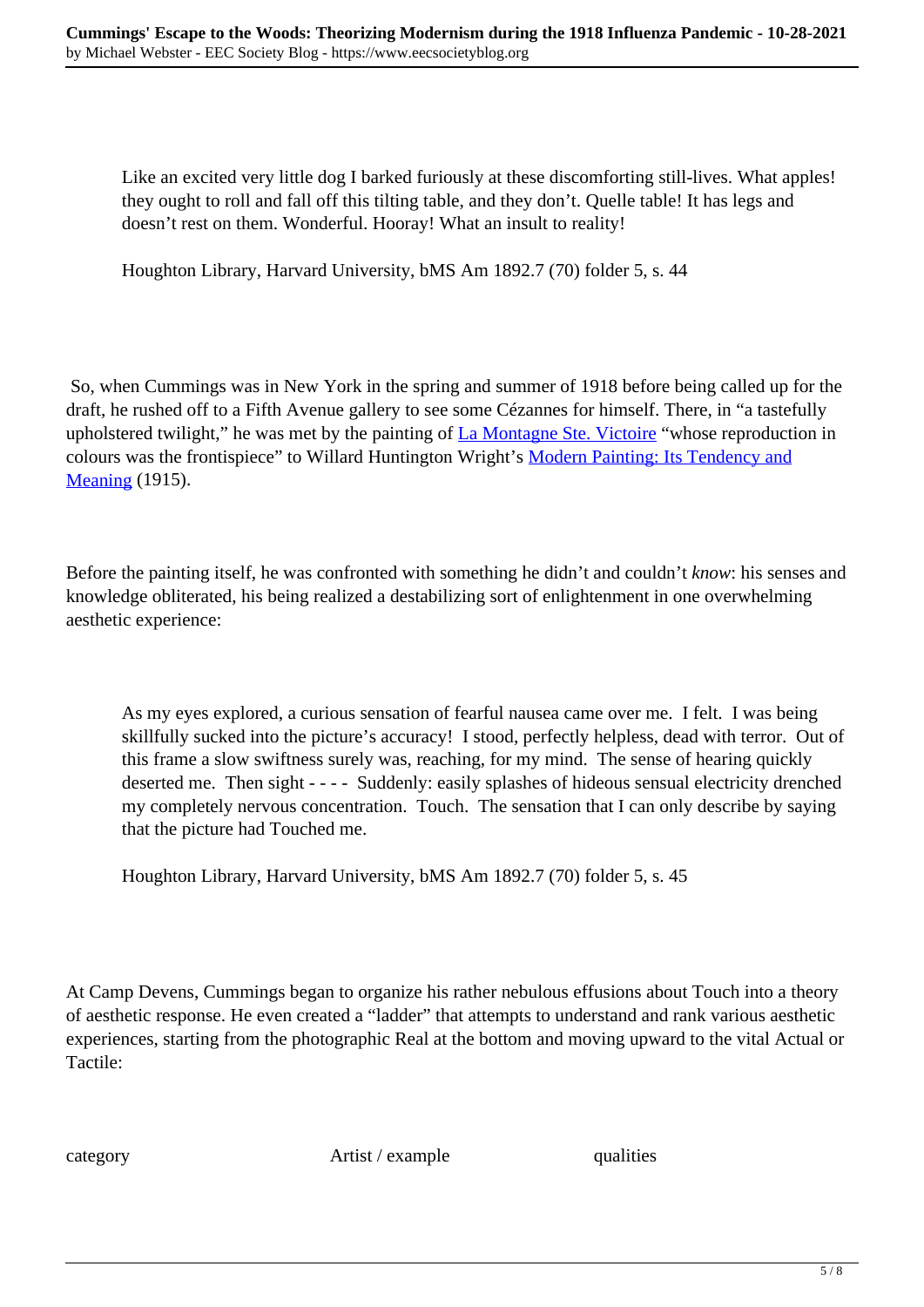| Actual, Tactile (art, truth)              | Cézanne; Joyce, <i>Ulysses</i> ;                                        | vitality, "a new dimension"       |
|-------------------------------------------|-------------------------------------------------------------------------|-----------------------------------|
|                                           | Petrushka (Ballets Russes)                                              | "instigation of the actual by the |
|                                           |                                                                         | real" (ss. 35, 48)                |
| impossible                                | Redon                                                                   | dreams, mysticism                 |
| possible (the perhaps)                    | Renoir                                                                  | musical                           |
| probable (normal)                         | Monet                                                                   | normal (life)                     |
| the Real (truthfulness, the               | Rodin                                                                   | photography ("a positive of the   |
| subnormal)                                |                                                                         | developed negative: life")        |
|                                           | Houghton Library, Harvard University, MS Am 1892.7 (70) folder 5, s. 47 |                                   |
| and MS Am 1892.7 (69), folder 1, sheet 3. |                                                                         |                                   |

Cummings states the short form of this chart at the beginning of quite a few drafts of his essay:

It took photography to assert the real, the subnormal. Photography is truthfulness,reality.

Life is normal.

Art is vital.

Houghton Library, Harvard University, [MS Am 1892.7 (69) folder 1, s. 3]

Art exists on a vital plane of being that Cummings called the Actual or the Tactile. The overwhelming aesthetic experience of art reduces the self to Touch and then rebuilds a new self. He describes leaving the gallery in New York like this:

As I staggered from the gallery, there formed in my mouth gradually the terrific syllable: sum ["I am" (Latin)]. As I whispered it to the elevator, I found on my lips an electric taste, as if I were tasting the picture's Touch. Sum. I went out, very dizzy, into the normal rumpus of the Avenue— .

Houghton Library, Harvard University, bMS Am 1892.7 (70) folder 5, s. 45

 In the gallery, Cummings found a confrontation that changed him, that made him an "I am," a *Sum*. The process of self-becoming is thus nearly identical with the processes of experiencing and making art. In the woods, Cummings recalled this moment of self-making in New York as a way to defy and confront the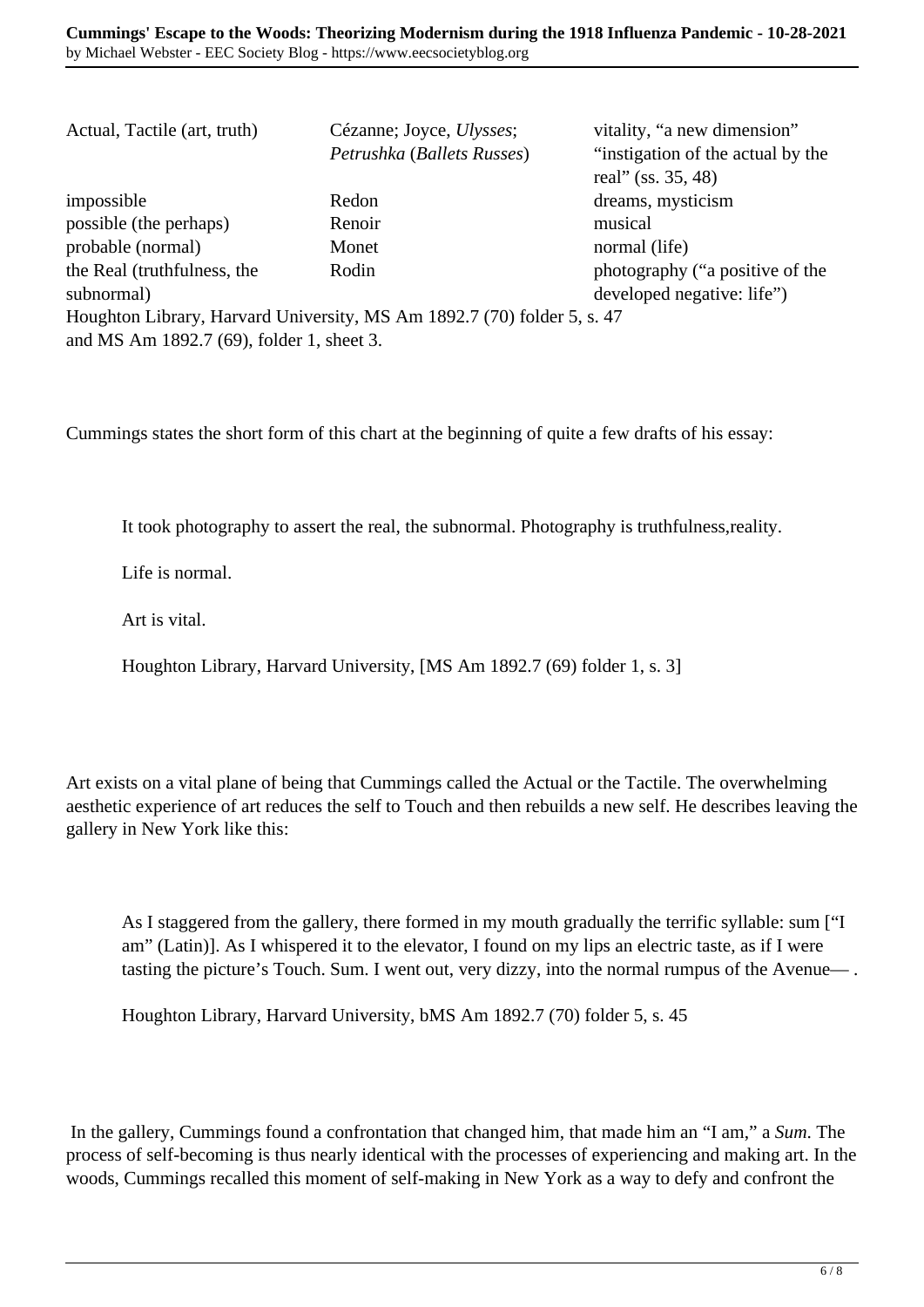"almost" craziness and fear of death (and thus loss of self) that plunged him into an "interior struggle" at Camp Devens.

## **Works Cited**

Cohen, Milton A. *PoetandPainter: The Aesthetics of E. E. Cummings's Early Work.* Detroit: Wayne State UP, 1987.

Cummings, E. E. Letter to John Dos Passos [Camp Devens, MA: September-October, 1918] [Houghton Library, Harvard University, MS Am 1892.13 (111), folder 3, letter 13 (MS. 2 sheets)]

—. Letter to Scofield Thayer, [Camp Devens, MA: 12 November 1918] [MS 1918 Nov 12, Beinecke Library, Yale University (YCAL MSS 34 Series IV, Box 30, folder 787)]

—. "The New Art." *The Harvard Advocate* 99.10 (24 June 1915): 154-156. Rpt. *E. E. Cummings: A Miscellany Revised*. Ed. George J. Firmage. New York: October House, 1965. 5-11.

—. Drafts of an essay on modern art, Paul Cézanne, Igor Stravinsky, and James Joyce's *Ulysses*, ms. and ts. 1918. bMS Am 1892.7: (69) folder 1 and (70) folders 1-5. bMS Am 1823.7 (39), folder 4, sheets 208-210. E. E. Cummings papers, Houghton Library, Harvard University.

—. "certain vital musical gestures." MS 1918. E. E. Cummings Papers, Houghton Library, Harvard University, bMS Am 1892.7 (70) folder 1, s. 1. (cf. Kennedy 179)

Frost, Robert. "The Figure a Poem Makes." 1939. *Selected Poems of Robert Frost*. New York: Holt, Rinehart, and Winston, 1963. 1-4.